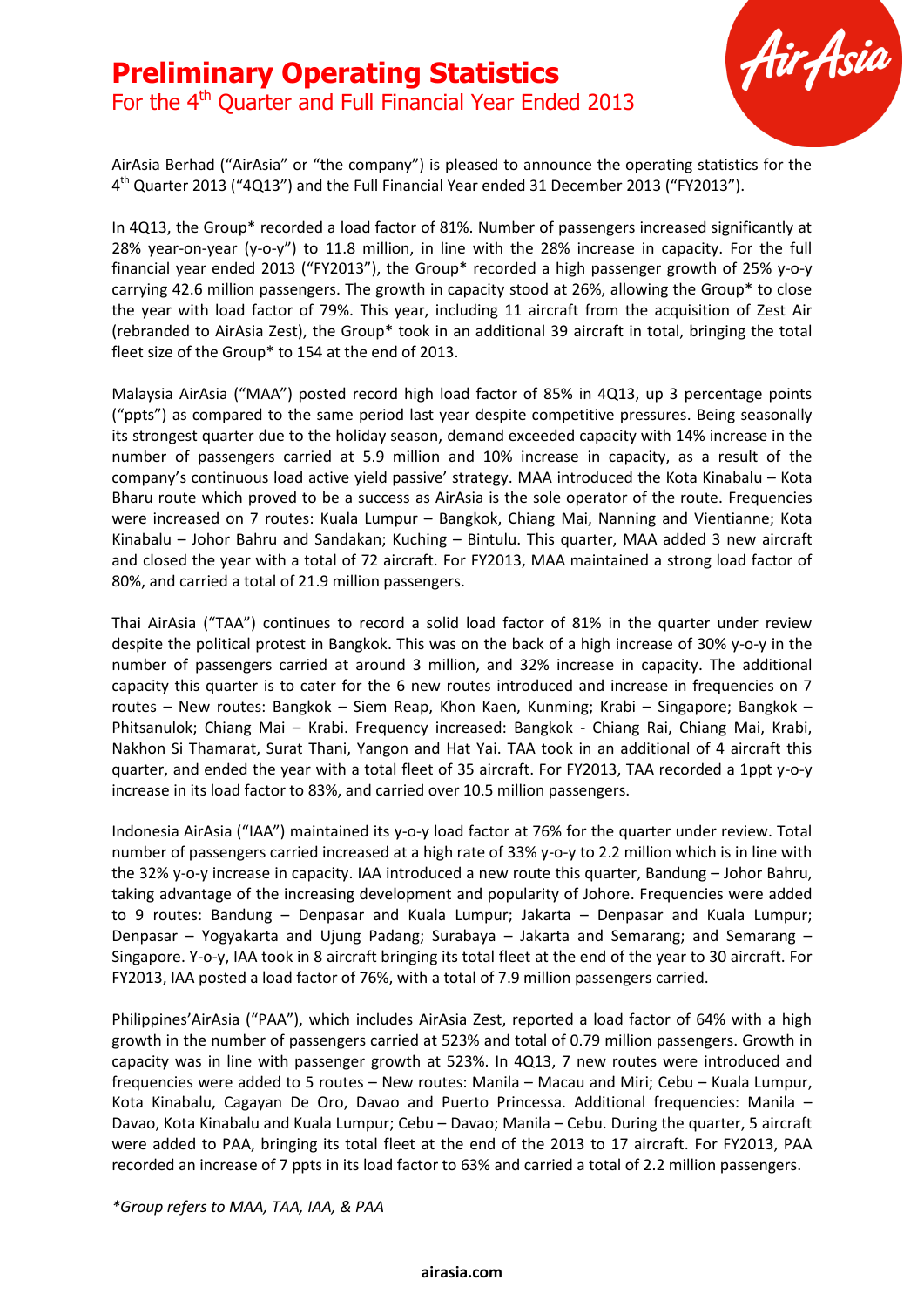For the 4<sup>th</sup> Quarter and Full Financial Year Ended 2013



### **Group**

# **4 th Quarter 2013 Operating Statistics**

| <b>Group</b>                            |            | <b>OCT - DEC 2013</b> |               |
|-----------------------------------------|------------|-----------------------|---------------|
| (MAA, TAA, IAA, PAA)                    | 2013       | 2012                  | <b>Change</b> |
| Passenger Carried <sup>1</sup>          | 11,808,514 | 9,217,984             | 28%           |
| Capacity <sup>2</sup>                   | 14,649,033 | 11,450,340            | 28%           |
| Load Factor $(\%)^3$                    | 81         | 81                    |               |
| $ASK$ (mil) <sup>4</sup>                | 16,144     | 12,821                | 26%           |
| RPK $(mil)^5$                           | 13,034     | 10,362                | 26%           |
| Number of stages <sup>6</sup>           | 81,507     | 63,613                | 28%           |
| Average stage length (km)               | 1,064      | 1,106                 | $-4%$         |
| Size of fleet at month end <sup>7</sup> | 154        | 115                   | 39            |

*Note: (i) 2012and 2013 figures are excluding AirAsia Japan (ii) Size of fleet at the end of 31 December 2012 including AirAsia Japan is 118*

#### **Full Year 2013 Operating Statistics**

| <b>Group</b>                            |            | <b>JAN - DEC 2013</b> |        |
|-----------------------------------------|------------|-----------------------|--------|
| (MAA, TAA, IAA, PAA)                    | 2013       | 2012                  | Change |
| Passenger Carried <sup>1</sup>          | 42,613,491 | 34, 137, 594          | 25%    |
| Capacity <sup>2</sup>                   | 54,036,770 | 42,980,580            | 26%    |
| Load Factor $(\%)^3$                    | 79         | 79                    |        |
|                                         |            |                       |        |
| ASK $(mil)^4$                           | 60,524     | 48,581                | 25%    |
| RPK $(mil)^5$                           | 48,064     | 38,699                | 24%    |
|                                         |            |                       |        |
| Number of stages <sup>6</sup>           | 300,527    | 238,781               | 26%    |
| Average stage length (km)               | 1,108      | 1,080                 | 3%     |
| Size of fleet at month end <sup>7</sup> | 154        | 115                   | 39     |

*Note: (i) 2012and 2013 figures are excluding AirAsia Japan (except 1Q2013, as previously reported)*

*(ii) Size of fleet at the end of 31 December 2012 including AirAsia Japan is 118*

*(iii) AirAsia Japan ceased operation in October 2013*

*(iv) AirAsia Zest's statistics (May 2013 – Dec 2013) is included in the Group's full year statistics*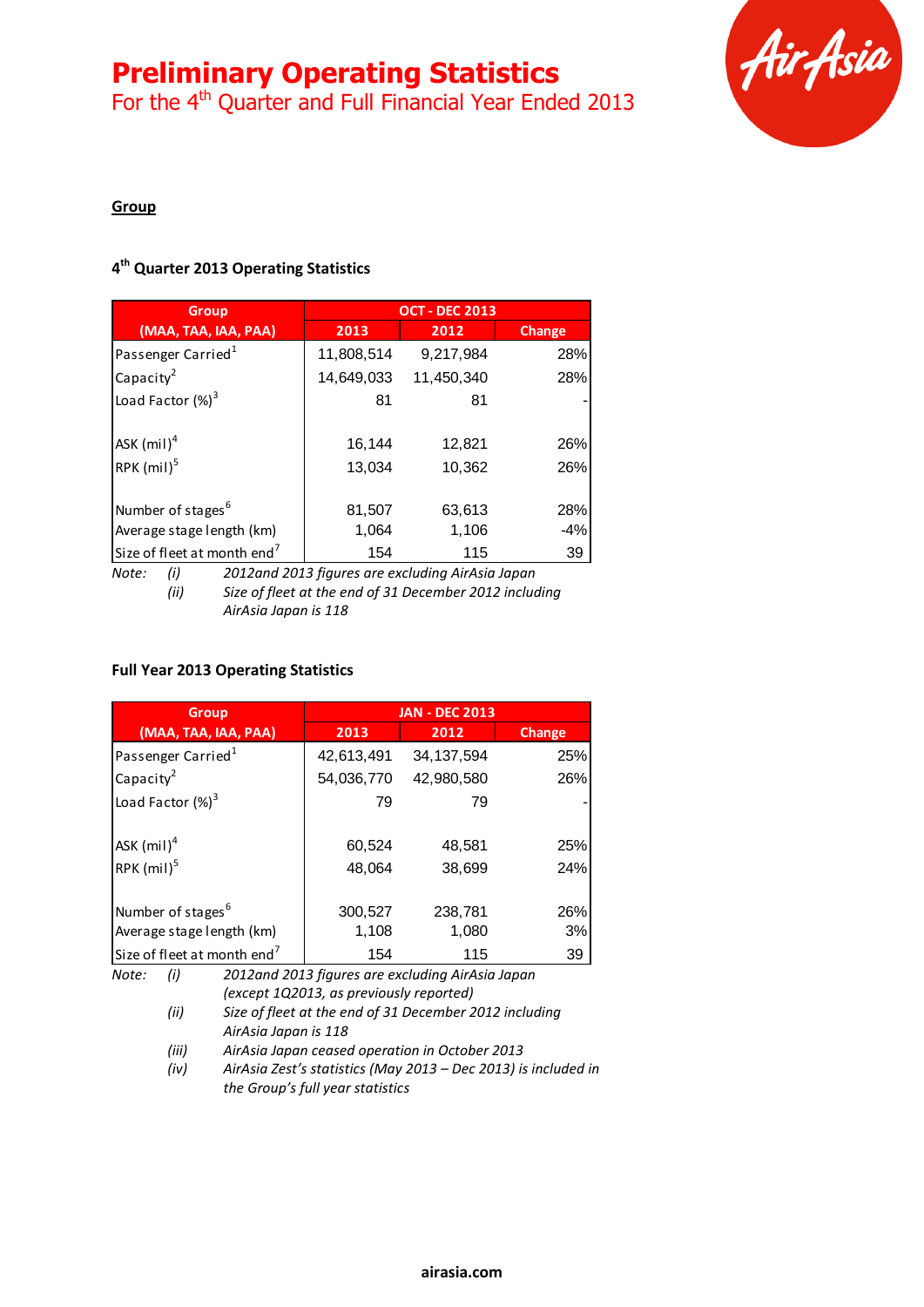For the 4<sup>th</sup> Quarter and Full Financial Year Ended 2013



# **Malaysia**

# **4 th Quarter 2013 Operating Statistics**

| <b>Malaysia AirAsia</b>                 | <b>OCT - DEC 2013</b> |           |               |
|-----------------------------------------|-----------------------|-----------|---------------|
|                                         | 2013                  | 2012      | <b>Change</b> |
| Passenger Carried <sup>1</sup>          | 5,912,541             | 5,205,886 | 14%           |
| Capacity <sup>2</sup>                   | 6,952,680             | 6,342,300 | 10%           |
| Load Factor $(\%)^3$                    | 85                    | 82        | 3 ppts        |
| ASK $(mil)^4$                           | 8,139                 | 7,357     | 11%           |
| RPK $(mil)^5$                           | 6,885                 | 6,059     | 14%           |
| Number of stages <sup>6</sup>           | 38,626                | 35,235    | 10%           |
| Average stage length (km)               | 1,169                 | 1,160     | 1%            |
| Size of fleet at month end <sup>7</sup> | 72                    | 64        | 8             |

#### **Full Year 2013 Operating Statistics**

|                                         | <b>JAN - DEC 2013</b> |            |               |
|-----------------------------------------|-----------------------|------------|---------------|
| <b>Malaysia AirAsia</b>                 | 2013                  | 2012       | <b>Change</b> |
| Passenger Carried <sup>1</sup>          | 21,853,036            | 19,678,576 | 11%           |
| Capacity <sup>2</sup>                   | 27,307,980            | 24,751,800 | 10%           |
| Load Factor $(\%)^3$                    | 80                    | 80         |               |
| ASK $(mil)^4$                           | 31,582                | 28,379     | 11%           |
| RPK $(mil)^5$                           | 25,333                | 22,731     | 11%           |
| Number of stages <sup>6</sup>           | 151,709               | 137,510    | 10%           |
| Average stage length (km)               | 1,144                 | 1,148      | 0%            |
| Size of fleet at month end <sup>7</sup> | 72                    | 64         | 8             |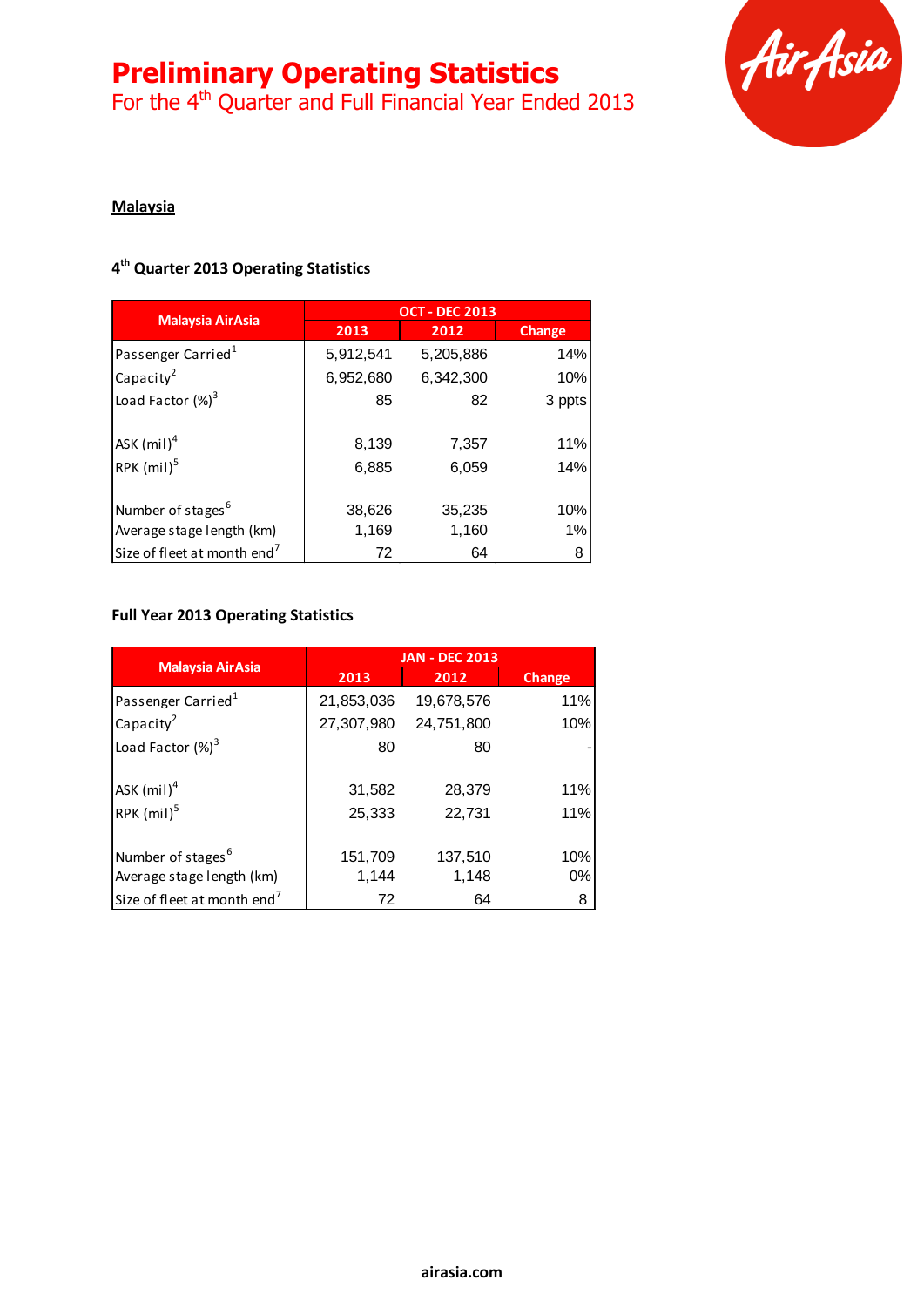For the 4<sup>th</sup> Quarter and Full Financial Year Ended 2013



# **Thailand**

# **4 th Quarter 2013 Operating Statistics**

| <b>Thai AirAsia</b>                     | <b>OCT - DEC 2013</b> |           |               |
|-----------------------------------------|-----------------------|-----------|---------------|
|                                         | 2013                  | 2012      | <b>Change</b> |
| Passenger Carried <sup>1</sup>          | 2,956,243             | 2,272,368 | 30%           |
| Capacity <sup>2</sup>                   | 3,657,420             | 2,777,760 | 32%           |
| Load Factor $(\%)^3$                    | 81                    | 82        | $-1$ ppt      |
|                                         |                       |           |               |
| ASK $(mil)^4$                           | 3,593                 | 2,801     | 28%           |
| RPK $(mil)^5$                           | 2,895                 | 2,321     | 25%           |
|                                         |                       |           |               |
| Number of stages <sup>6</sup>           | 20,319                | 15,432    | 32%           |
| Average stage length (km)               | 983                   | 1,009     | $-2.5%$       |
| Size of fleet at month end <sup>7</sup> | 35                    | 27        | 8             |

#### **Full Year 2013 Operating Statistics**

| <b>Thai AirAsia</b>                                        | <b>JAN - DEC 2013</b> |                 |              |
|------------------------------------------------------------|-----------------------|-----------------|--------------|
|                                                            | 2013                  | 2012            | Change       |
| Passenger Carried <sup>1</sup>                             | 10,500,381            | 8,300,892       | 26%          |
| Capacity <sup>2</sup>                                      | 12,626,820            | 10,092,060      | 25%          |
| Load Factor $(\%)^3$                                       | 83                    | 82              | 1 ppt        |
| ASK $(mil)^4$<br>RPK $(mil)^5$                             | 12,951<br>10,829      | 10,499<br>8,618 | 23%<br>26%   |
| Number of stages <sup>6</sup><br>Average stage length (km) | 70,149<br>1,026       | 56,067<br>1,040 | 25%<br>$-1%$ |
| Size of fleet at month end <sup>7</sup>                    | 35                    | 27              | 8            |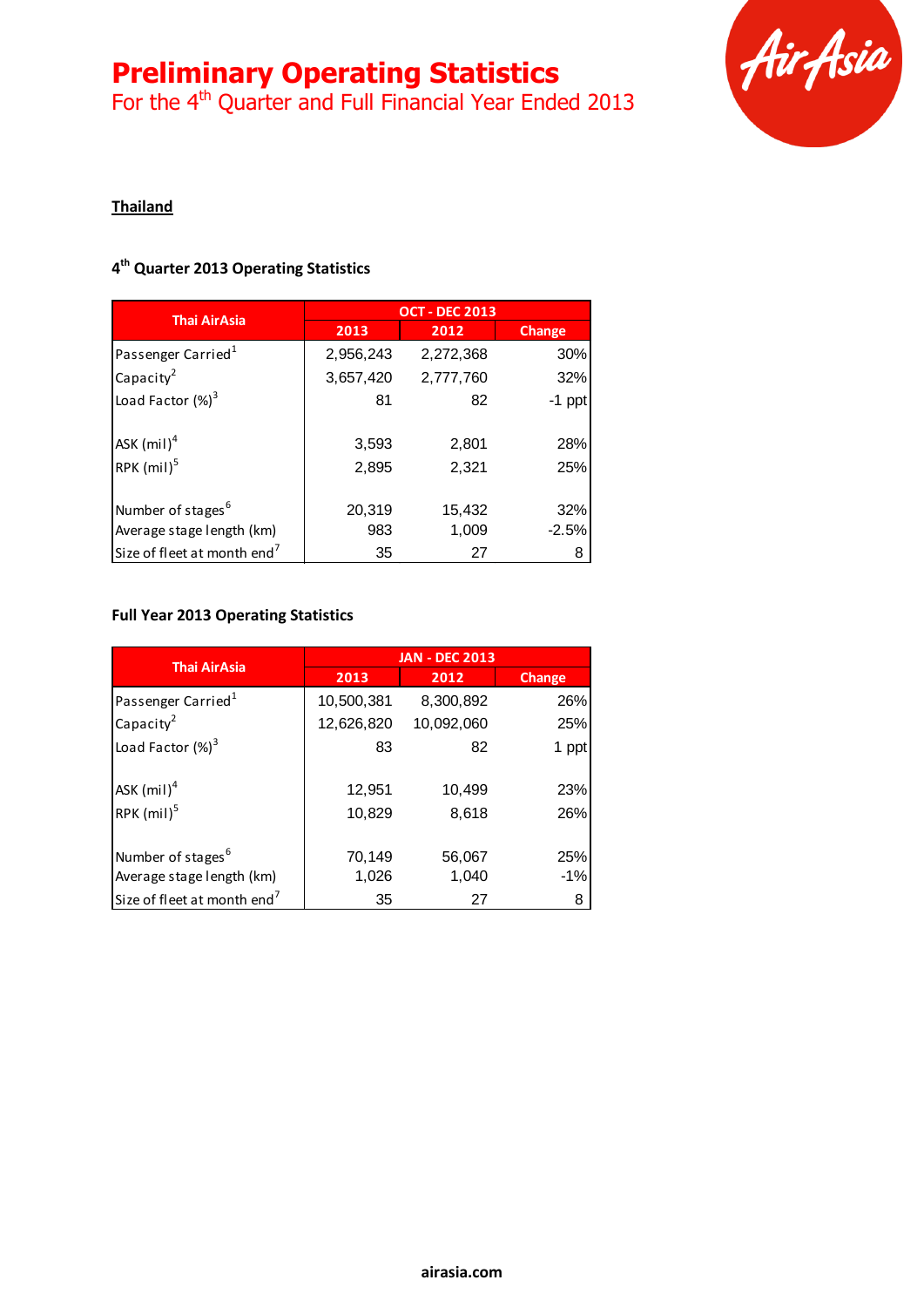For the 4<sup>th</sup> Quarter and Full Financial Year Ended 2013



# **Indonesia**

### **4 th Quarter 2013 Operating Statistics**

| <b>Indonesia AirAsia</b>                |           | <b>OCT - DEC 2013</b> |        |
|-----------------------------------------|-----------|-----------------------|--------|
|                                         | 2013      | 2012                  | Change |
| Passenger Carried <sup>1</sup>          | 2,153,362 | 1,613,423             | 33%    |
| Capacity <sup>2</sup>                   | 2,818,980 | 2,134,440             | 32%    |
| Load Factor $(\%)^3$                    | 76        | 76                    |        |
| ASK $(mil)^4$                           | 3,271     | 2,440                 | 34%    |
| RPK $(mil)^5$                           | 2,506     | 1,830                 | 37%    |
| Number of stages <sup>6</sup>           | 15,661    | 11,858                | 32%    |
| Average stage length (km)               | 1,183     | 1,212                 | $-2%$  |
| Size of fleet at month end <sup>7</sup> | 30        | 22                    | 8      |

#### **Full Year 2013 Operating Statistics**

|                                         | <b>JAN - DEC 2013</b> |                |            |
|-----------------------------------------|-----------------------|----------------|------------|
| <b>Indonesia AirAsia</b>                | 2013                  | 2012           | Change     |
| Passenger Carried <sup>1</sup>          | 7,853,375             | 5,847,110      | 34%        |
| Capacity <sup>2</sup>                   | 10,314,180            | 7,585,560      | 36%        |
| Load Factor $(\%)^3$                    | 76                    | 77             | $-1$ ppt   |
| ASK $(mil)^4$<br>RPK $(mil)^5$          | 12,136<br>9,293       | 9,152<br>7,012 | 33%<br>33% |
| Number of stages <sup>6</sup>           | 57,301                | 42,142         | 36%        |
| Average stage length (km)               | 1,195                 | 1,233          | $-3%$      |
| Size of fleet at month end <sup>7</sup> | 30                    | 22             | 8          |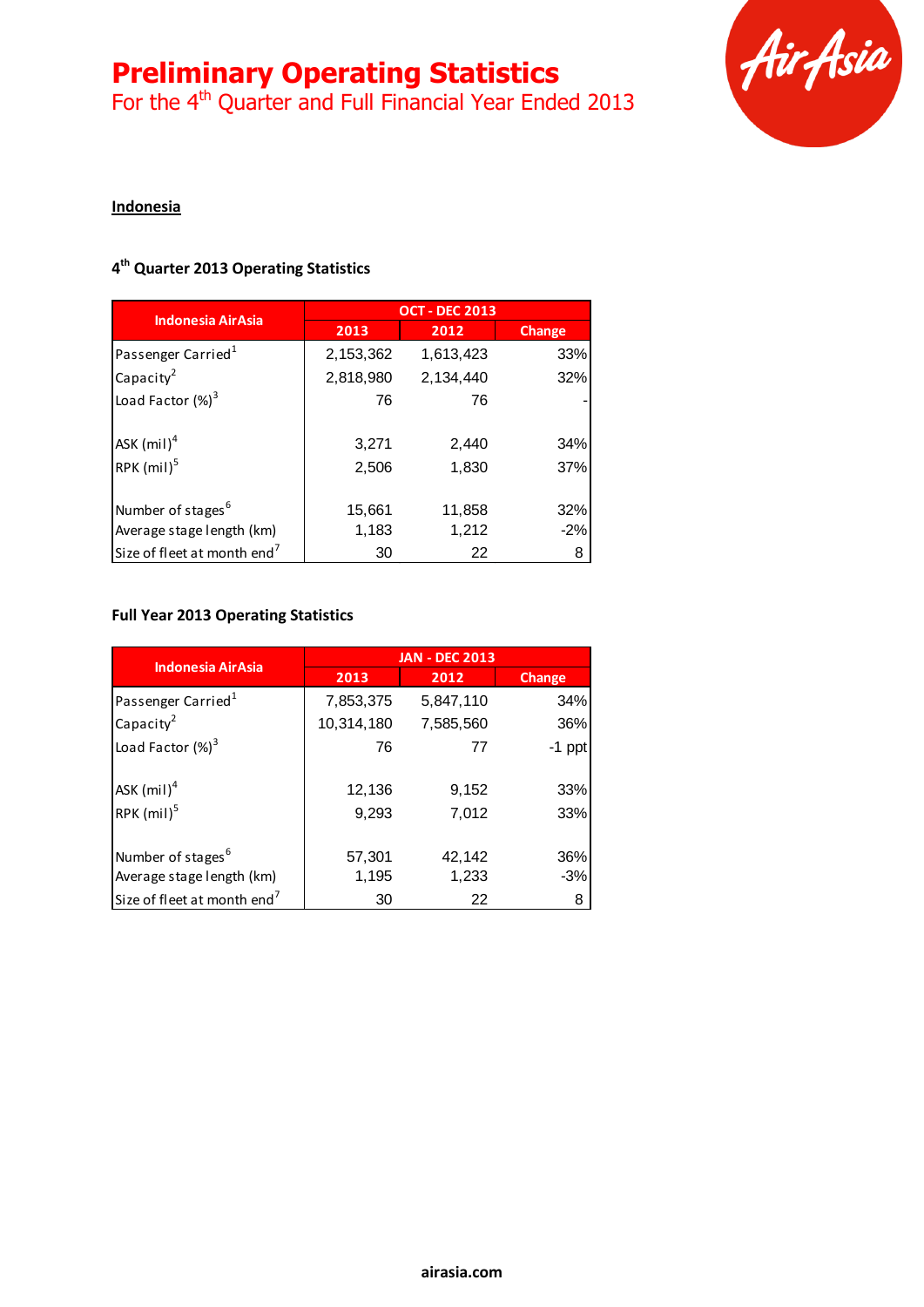For the 4<sup>th</sup> Quarter and Full Financial Year Ended 2013



### **Philippines**

# **4 th Quarter 2013 Operating Statistics**

|                                         | <b>OCT - DEC 2013</b> |         |        |
|-----------------------------------------|-----------------------|---------|--------|
| <b>Philippines' AirAsia</b>             | 2013                  | 2012    | Change |
| Passenger Carried <sup>1</sup>          | 786,368               | 126,307 | 523%   |
| Capacity <sup>2</sup>                   | 1,219,953             | 195,840 | 523%   |
| Load Factor $(\%)^3$                    | 64                    | 64      |        |
|                                         |                       |         |        |
| ASK $(mil)^4$                           | 1,141                 | 223     | 412%   |
| RPK $(mil)^5$                           | 748                   | 152     | 392%   |
|                                         |                       |         |        |
| Number of stages <sup>6</sup>           | 6,901                 | 1,088   | 534%   |
| Average stage length (km)               | 921                   | 1,042   | $-12%$ |
| Size of fleet at month end <sup>7</sup> | 17                    | 2       | 15     |

*Note: (i) AirAsia Zest is included in PAA's statistics.*

#### **Full Year 2013 Operating Statistics**

|                                           | <b>JAN - DEC 2013</b> |            |               |
|-------------------------------------------|-----------------------|------------|---------------|
| <b>Philippines' AirAsia</b>               | 2013                  | 2012       | <b>Change</b> |
| Passenger Carried <sup>1</sup>            | 2,224,283             | 311,016    | 615%          |
| Capacity <sup>2</sup>                     | 3,528,590             | 551,160    | 540%          |
| Load Factor $(\%)^3$                      | 63                    | 56         | 7 ppts        |
| $ASK$ (mil) <sup>4</sup><br>RPK $(mil)^5$ | 3,592<br>2,425        | 551<br>338 | 552%<br>617%  |
| Number of stages <sup>6</sup>             | 19,927                | 3,062      | 551%          |
| Average stage length (km)                 | 1,012                 | 999        | 1%            |
| Size of fleet at month end <sup>7</sup>   | 17                    | 2          | 15            |

*Note: (i) AirAsia Zest's statistics (May 2013 – Dec 2013) is included in PAA's full year statistics*